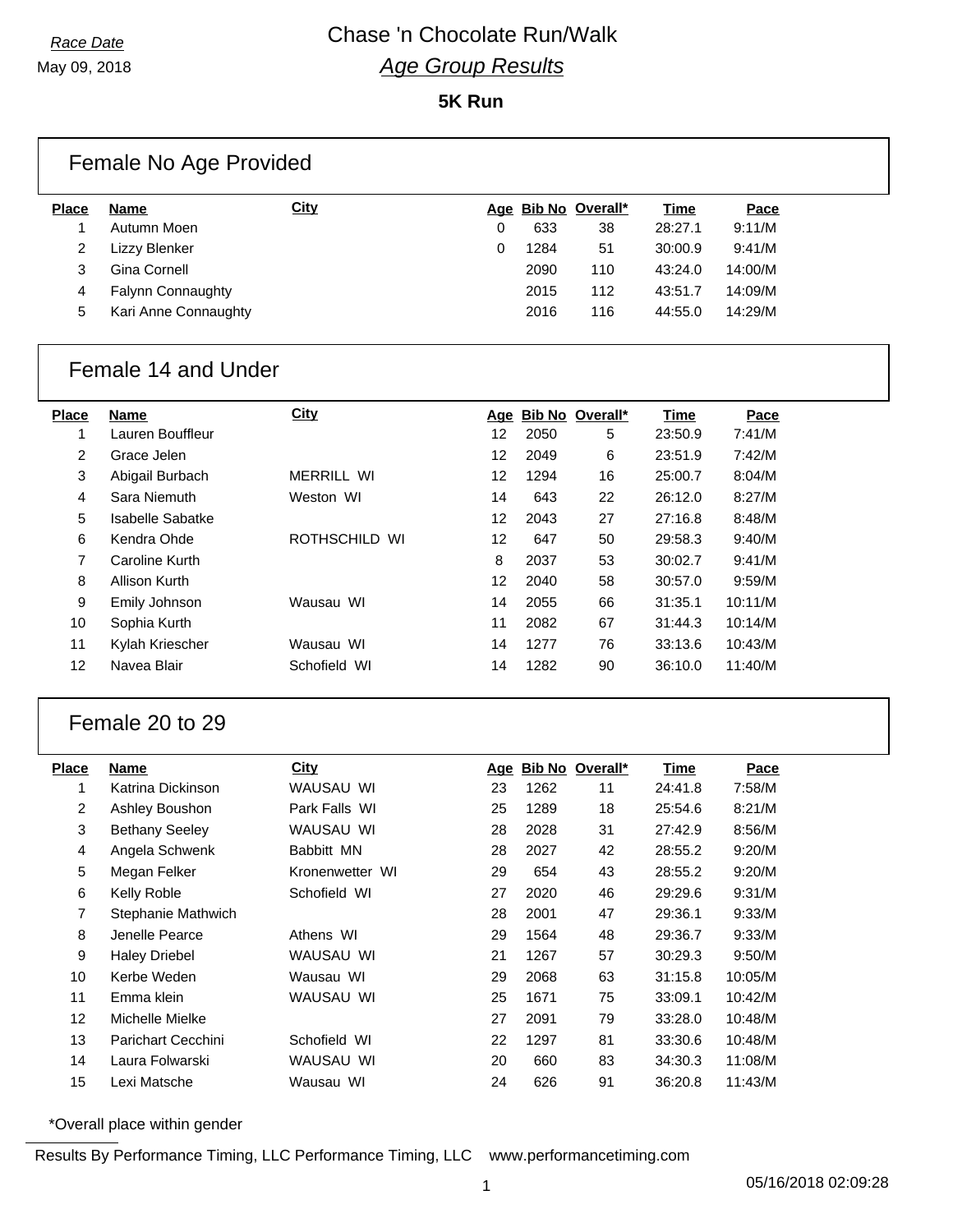May 09, 2018

**5K Run**

|                | Female 20 to 29          |                  |    |      |                     |             |             |  |  |
|----------------|--------------------------|------------------|----|------|---------------------|-------------|-------------|--|--|
| <b>Place</b>   | Name                     | <b>City</b>      |    |      | Age Bib No Overall* | Time        | Pace        |  |  |
| 16             | Kearstin Van Alstine     |                  | 26 | 2095 | 92                  | 36:27.9     | 11:45/M     |  |  |
| 17             | Laura Radtke             | Junction City WI | 29 | 2018 | 105                 | 41:36.5     | 13:25/M     |  |  |
| 18             | <b>Becky Judd</b>        | Wausau WI        | 23 | 2059 | 107                 | 42:12.7     | 13:37/M     |  |  |
| 19             | <b>Emily Zamzow</b>      | Weston WI        | 25 | 2065 | 108                 | 42:13.6     | 13:37/M     |  |  |
| 20             | <b>Kristin Hall</b>      | WAUSAU WI        | 28 | 670  | 130                 | 53:29.3     | 17:15/M     |  |  |
| 21             | <b>Courtney Flanders</b> | WAUSAU WI        | 28 | 655  | 138                 | 55:23.7     | 17:52/M     |  |  |
|                | Female 30 to 39          |                  |    |      |                     |             |             |  |  |
| <b>Place</b>   | <b>Name</b>              | <b>City</b>      |    |      | Age Bib No Overall* | <u>Time</u> | <b>Pace</b> |  |  |
| 1              | Erin Zimmerman           | Wausau WI        | 38 | 2062 | 1                   | 21:34.6     | 6:57/M      |  |  |
| $\overline{c}$ | Erin Husnick             | ANTIGO WI        | 33 | 1559 | 2                   | 22:09.5     | 7:09/M      |  |  |
| 3              | Laura Brewer             | Wausau WI        | 39 | 1292 | 3                   | 22:28.1     | 7:15/M      |  |  |
| 4              | Jennifer Pentinmaki      | Middleton WI     | 34 | 1568 | $\overline{7}$      | 23:59.1     | 7:44/M      |  |  |
| 5              | Anita Mattek             | Antigo WI        | 34 | 627  | 10                  | 24:17.1     | 7:50/M      |  |  |
| 6              | Laura Cynkar             | Wausau WI        | 32 | 1299 | 12                  | 24:45.6     | 7:59/M      |  |  |
| 7              | Phetnakhone Paborriboon  | Madison WI       | 36 | 1561 | 17                  | 25:26.2     | 8:12/M      |  |  |
| 8              | Erica Dowiasch           | Wausau WI        | 33 | 1264 | 20                  | 26:04.7     | 8:25/M      |  |  |
| 9              | <b>Allison Martin</b>    | Maryville MO     | 30 | 709  | 21                  | 26:09.9     | 8:26/M      |  |  |
| 10             | Heidi Baka               | SPENCER WI       | 38 | 1280 | 23                  | 26:16.7     | 8:28/M      |  |  |
| 11             | Elizabeth Waggoner       | SCHOFIELD WI     | 35 | 2072 | 25                  | 26:45.6     | 8:38/M      |  |  |
| 12             | Marisa Wachtel           |                  | 30 | 2069 | 28                  | 27:33.5     | 8:53/M      |  |  |
| 13             | Jenna Kriescher          | Wausau WI        | 33 | 1550 | 29                  | 27:34.4     | 8:54/M      |  |  |
| 14             | Meagan Fandrey           | Kronenwetter WI  | 32 | 652  | 33                  | 28:02.6     | 9:03/M      |  |  |
| 15             | Nicole Fandrey           | Wausau WI        | 38 | 653  | 34                  | 28:02.6     | 9:03/M      |  |  |
| 16             | <b>Katie Devore</b>      | Deerbrook WI     | 39 | 1261 | 36                  | 28:18.3     | 9:08/M      |  |  |
| 17             | Aimee Hein               | Antigo WI        | 35 | 673  | 37                  | 28:26.5     | 9:10/M      |  |  |
| 18             | Kelly Denzin             | wausau WI        | 34 | 1260 | 40                  | 28:51.7     | 9:18/M      |  |  |
| 19             | Candy McCabe             | Weston WI        | 34 | 629  | 41                  | 28:52.5     | 9:19/M      |  |  |
| 20             | Rebecca Klumpyan         | Marathon WI      | 36 | 1531 | 44                  | 29:03.2     | 9:22/M      |  |  |
| 21             | Megan Wrysinski          |                  | 38 | 2045 | 49                  | 29:41.5     | 9:35/M      |  |  |
| 22             | Geralyn Czerwinski       | Stevens Point WI | 38 | 1300 | 52                  | 30:02.4     | 9:41/M      |  |  |
| 23             | Kati Gress               | Wausau WI        | 38 | 666  | 61                  | 31:10.1     | 10:03/M     |  |  |
| 24             | Cory Pike                | Marshfield WI    | 33 | 1574 | 62                  | 31:15.2     | 10:05/M     |  |  |

\*Overall place within gender

Results By Performance Timing, LLC Performance Timing, LLC www.performancetiming.com

 Birgit Swartwout WISC RAPIDS WI 39 2035 68 31:47.1 10:15/M Amber Haferman Plover WI 39 668 71 32:32.7 10:30/M Jenny Hinner Wausau WI 36 1556 73 32:53.8 10:36/M Melissa Manthey 38 2086 78 33:22.5 10:46/M Elizabeth Dulak Brown Deer WI 37 1269 80 33:29.2 10:48/M Wendi Boehnen Wausau WI 38 1287 88 36:04.8 11:38/M Aleasha Falstad 33 2104 94 36:49.0 11:53/M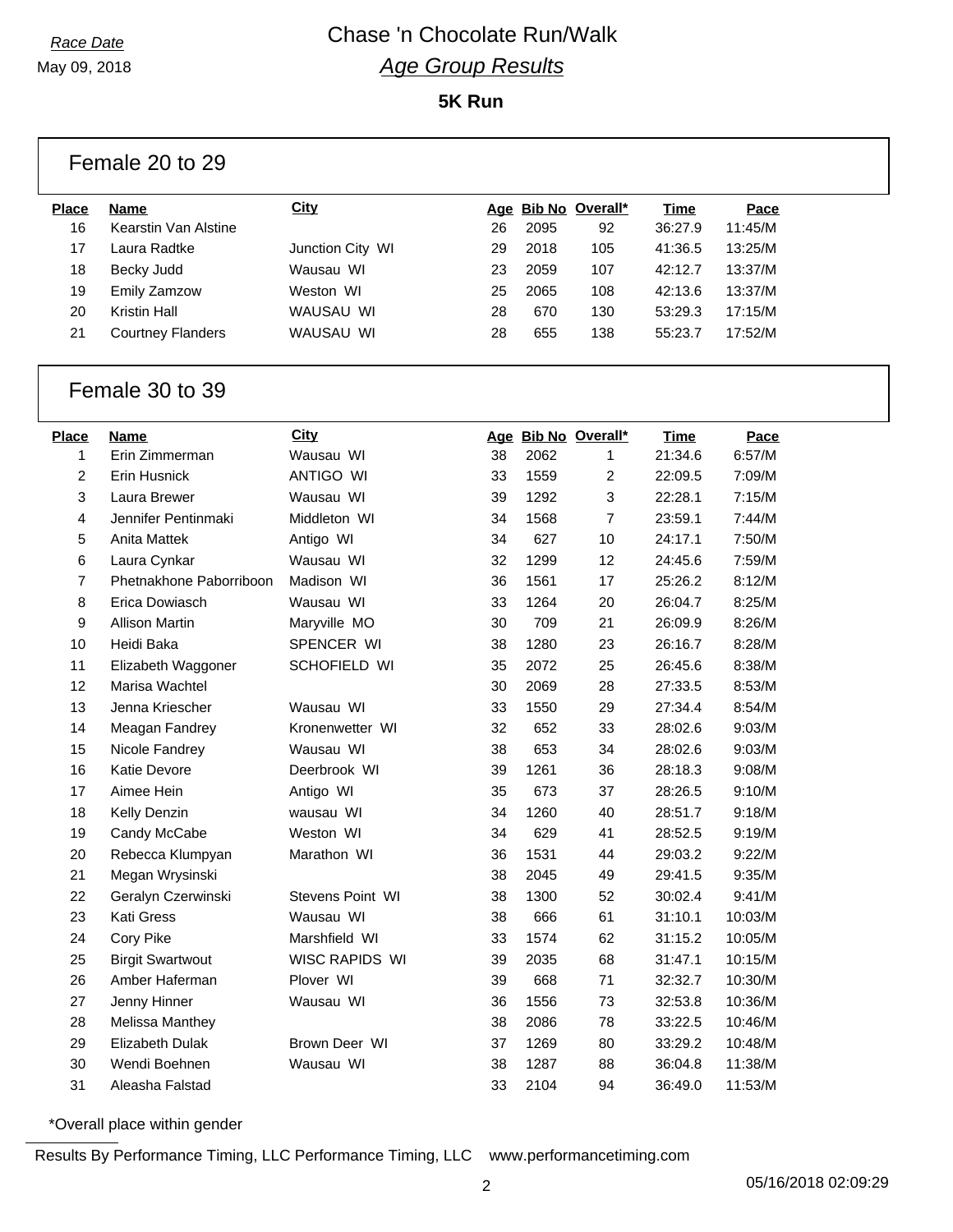May 09, 2018

**5K Run**

Female 30 to 39

| Name                  | <b>City</b>          | <u>Age</u> |      |     | Time                   | Pace    |
|-----------------------|----------------------|------------|------|-----|------------------------|---------|
| Amy Forbes            |                      | 39         | 661  | 96  | 38:06.2                | 12:17/M |
| Angela Slaney         | Prairie du Sac WI    | 33         | 2030 | 101 | 40:36.7                | 13:06/M |
| Sara Rutten           | KRONENWETTER WI      | 31         | 2022 | 102 | 40:37.0                | 13:06/M |
| Sara Pavelski         | JUNCTION CITY WI     | 31         | 1562 | 104 | 41:36.0                | 13:25/M |
| Angela Schwalbach     | Wausau WI            | 36         | 2026 | 109 | 42:50.0                | 13:49/M |
| Katie Folwarski       | Weston WI            | 30         | 658  | 111 | 43:25.5                | 14:00/M |
| Nikki Klein           | Platteville WI       | 32         | 1540 | 113 | 44:09.0                | 14:15/M |
| Joan Theisen          | Wausau WI            | 30         | 2010 | 114 | 44:10.2                | 14:15/M |
| Alissa Ralph          | <b>WESTON WI</b>     | 34         | 2019 | 119 | 47:22.6                | 15:17/M |
| <b>Tracy Hetzel</b>   | Mosinee WI           | 33         | 675  | 121 | 48:05.6                | 15:31/M |
| Erin Fritz            |                      | 31         | 2093 | 122 | 48:23.1                | 15:36/M |
| <b>Emily Pekarske</b> | Merrill WI           | 37         | 1565 | 124 | 51:22.0                | 16:34/M |
| Chivaun Rabbitt       | <b>MARSHFIELD WI</b> | 36         | 2005 | 132 | 54:26.7                | 17:34/M |
| Carmen Vazquez        | Auburndale WI        | 35         | 2074 | 133 | 54:27.6                | 17:34/M |
| Hannah Kalman         | hatley WI            | 31         | 1537 | 134 | 54:33.7                | 17:36/M |
| Brenna Topping        | Wautoma WI           | 30         | 2013 | 135 | 54:34.7                | 17:36/M |
| Daniela Flanders      | <b>MERRILL WI</b>    | 32         | 656  | 137 | 55:22.2                | 17:52/M |
|                       |                      |            |      |     | <b>Bib No Overall*</b> |         |

#### Female 40 to 49

| <b>Place</b> | Name                  | <b>City</b>       | <u>Age</u> |      | Bib No Overall* | <u>Time</u> | Pace    |
|--------------|-----------------------|-------------------|------------|------|-----------------|-------------|---------|
| 1            | Laura Lawler          | WAUSAU WI         | 46         | 564  | 4               | 23:08.8     | 7:28/M  |
| 2            | Jen Krause            | Schofield WI      | 44         | 1548 | 8               | 24:01.4     | 7:45/M  |
| 3            | Jessica Van Vuren     | Ringle WI         | 40         | 2052 | 9               | 24:04.7     | 7:46/M  |
| 4            | <b>Sherry Oakes</b>   | Wausau WI         | 47         | 645  | 13              | 24:56.0     | 8:03/M  |
| 5            | Debbie Lambrecht      | Wausau WI         | 47         | 1279 | 14              | 24:57.2     | 8:03/M  |
| 6            | Debra Burbach         | <b>MERRILL WI</b> | 44         | 1296 | 15              | 25:00.3     | 8:04/M  |
| 7            | Bonnie Warzynski      | Almond WI         | 44         | 2071 | 19              | 25:55.2     | 8:22/M  |
| 8            | Dawn Czech Webster    | Wausau WI         | 47         | 2048 | 30              | 27:42.1     | 8:56/M  |
| 9            | Sara Sommer           | Wausau WI         | 43         | 2031 | 32              | 27:54.9     | 9:00/M  |
| 10           | Megan May             | WAUSAU WI         | 41         | 628  | 35              | 28:17.9     | 9:07/M  |
| 11           | Deborah Zurawski      | STEVENS POINT WI  | 41         | 2061 | 39              | 28:45.7     | 9:16/M  |
| 12           | Kala Thompson         |                   | 45         | 2080 | 45              | 29:22.2     | 9:28/M  |
| 13           | Karen Wegge           |                   | 49         | 2067 | 54              | 30:02.9     | 9:41/M  |
| 14           | <b>Beth Hansen</b>    | WAUSAU WI         | 49         | 671  | 55              | 30:06.9     | 9:43/M  |
| 15           | Renee Piotrowski      | Hatley WI         | 44         | 2003 | 56              | 30:28.2     | 9:50/M  |
| 16           | Tanya Rausch          |                   | 40         | 2054 | 59              | 31:05.8     | 10:02/M |
| 17           | Kalynn Pempek         | WAUSAU WI         | 48         | 1567 | 60              | 31:08.9     | 10:03/M |
| 18           | Aimee Blount          | Marathon WI       | 40         | 1285 | 64              | 31:17.7     | 10:05/M |
| 19           | Leigh Montalto Vergin | Schofield WI      | 45         | 634  | 65              | 31:27.2     | 10:09/M |
| 20           | Erin Clint            | Stevens Point WI  | 41         | 2051 | 69              | 31:47.3     | 10:15/M |
|              |                       |                   |            |      |                 |             |         |

\*Overall place within gender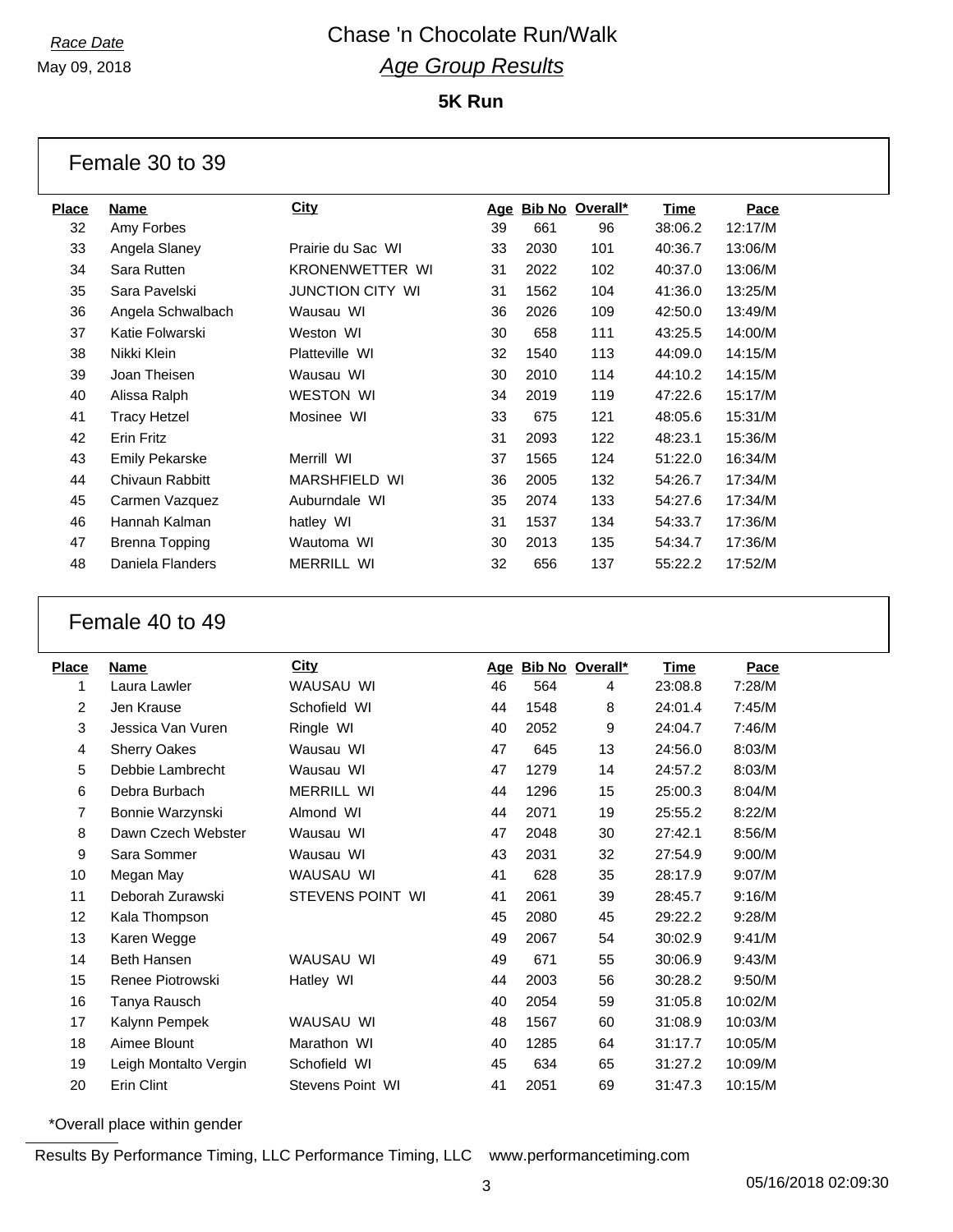May 09, 2018

Female 40 to 49

| Place | Name                 | <b>City</b>   | <u>Age</u> |      | Bib No Overall* | Time    | Pace    |
|-------|----------------------|---------------|------------|------|-----------------|---------|---------|
| 21    | Annmarie Koenigs     |               | 42         | 2041 | 77              | 33:16.0 | 10:44/M |
| 22    | Sharon Newman        | Ranchester WY | 45         | 640  | 84              | 34:53.1 | 11:15/M |
| 23    | Dana Ohde            | Rothschild WI | 46         | 646  | 85              | 35:12.0 | 11:21/M |
| 24    | Tara Milanowski      | Hatley WI     | 44         | 632  | 89              | 36:09.2 | 11:40/M |
| 25    | Anna Kania           | Wausau WI     | 41         | 1627 | 95              | 37:22.2 | 12:03/M |
| 26    | <b>Krystal Okite</b> | Wausau WI     | 45         | 649  | 97              | 38:22.8 | 12:23/M |
| 27    | Kristi Palmer        |               | 49         | 2094 | 103             | 40:48.0 | 13:10/M |
| 28    | Amy Ryan             | SCHOFIELD WI  | 42         | 2023 | 106             | 41:37.0 | 13:25/M |
| 29    | Kate Strom Hiorns    | Madison WI    | 41         | 2034 | 115             | 44:27.7 | 14:20/M |
| 30    | TJ Pharo-Kozak       |               | 42         | 2092 | 118             | 46:46.2 | 15:05/M |
| 31    | Lynn Duley           | Deerbrook WI  | 46         | 1270 | 120             | 47:25.0 | 15:18/M |
| 32    | Rachael Kostka       | WAUSAU WI     | 49         | 1542 | 123             | 50:25.1 | 16:16/M |
| 33    | Kate Ann Kipp        | Mosinee WI    | 42         | 1617 | 128             | 51:27.2 | 16:36/M |
| 34    | jennifer kohel       | weston WI     | 45         | 1541 | 129             | 52:37.3 | 16:58/M |
|       |                      |               |            |      |                 |         |         |

#### Female 50 to 59

| Place | <b>Name</b>            | City            | Age |      | Bib No Overall* | Time    | Pace    |
|-------|------------------------|-----------------|-----|------|-----------------|---------|---------|
|       | Brenda Esqueda         | Custer WI       | 52  | 1275 | 26              | 26:52.9 | 8:40/M  |
| 2     | Michelle Dickinson     | Wausau WI       | 50  | 1263 | 70              | 32:12.7 | 10:23/M |
| 3     | Laura Hayden           | Stetsonville WI | 54  | 672  | 72              | 32:48.7 | 10:35/M |
| 4     | Michelle Klein         | Wausau WI       | 54  | 1619 | 74              | 33:09.1 | 10:42/M |
| 5     | Margaret Hlava         | ROTHSCHILD WI   | 54  | 1558 | 82              | 33:39.1 | 10:51/M |
| 6     | Denise Schmidt Voigt   | Wausau WI       | 55  | 2025 | 86              | 35:35.8 | 11:29/M |
| 7     | Carol Zastrow          |                 | 51  | 2064 | 93              | 36:36.2 | 11:48/M |
| 8     | Paula Rowe             | Mosinee WI      | 51  | 2021 | 99              | 39:26.1 | 12:43/M |
| 9     | Jessica Champion       |                 | 50  | 2046 | 117             | 46:45.7 | 15:05/M |
| 10    | Dianne Loppnow         | Wausau WI       | 51  | 601  | 126             | 51:24.2 | 16:35/M |
| 11    | Julie Oliva            | wausau WI       | 56  | 650  | 127             | 51:24.2 | 16:35/M |
| 12    | Mary Dunn              | Wausau WI       | 58  | 1271 | 131             | 53:39.5 | 17:18/M |
| 13    | <b>Martha Flanders</b> | Wausau WI       | 59  | 657  | 136             | 55:22.2 | 17:52/M |
| 14    | Patti Tinmken          | WAUSAU WI       | 57  | 2012 | 142             | 58:42.9 | 18:56/M |
|       |                        |                 |     |      |                 |         |         |

#### Female 60 to 69

| Place | Name            | <b>City</b>     |    | Age Bib No Overall* |     | Time    | <u>Pace</u> |
|-------|-----------------|-----------------|----|---------------------|-----|---------|-------------|
|       | Michelle Lange  | COLBY WI        | 62 | 548                 | 24  | 26:23.2 | 8:31/M      |
|       | Joan Seubert    | Marathon WI     | 61 | 2029                | 87  | 35:38.9 | 11:30/M     |
|       | Sue Midlikowski | Wausau WI       | 61 | 2087                | 98  | 38:55.8 | 12:33/M     |
|       | Debra Michels   | Cross Plains WI | 61 | 631                 | 100 | 40:35.7 | 13:05/M     |

\*Overall place within gender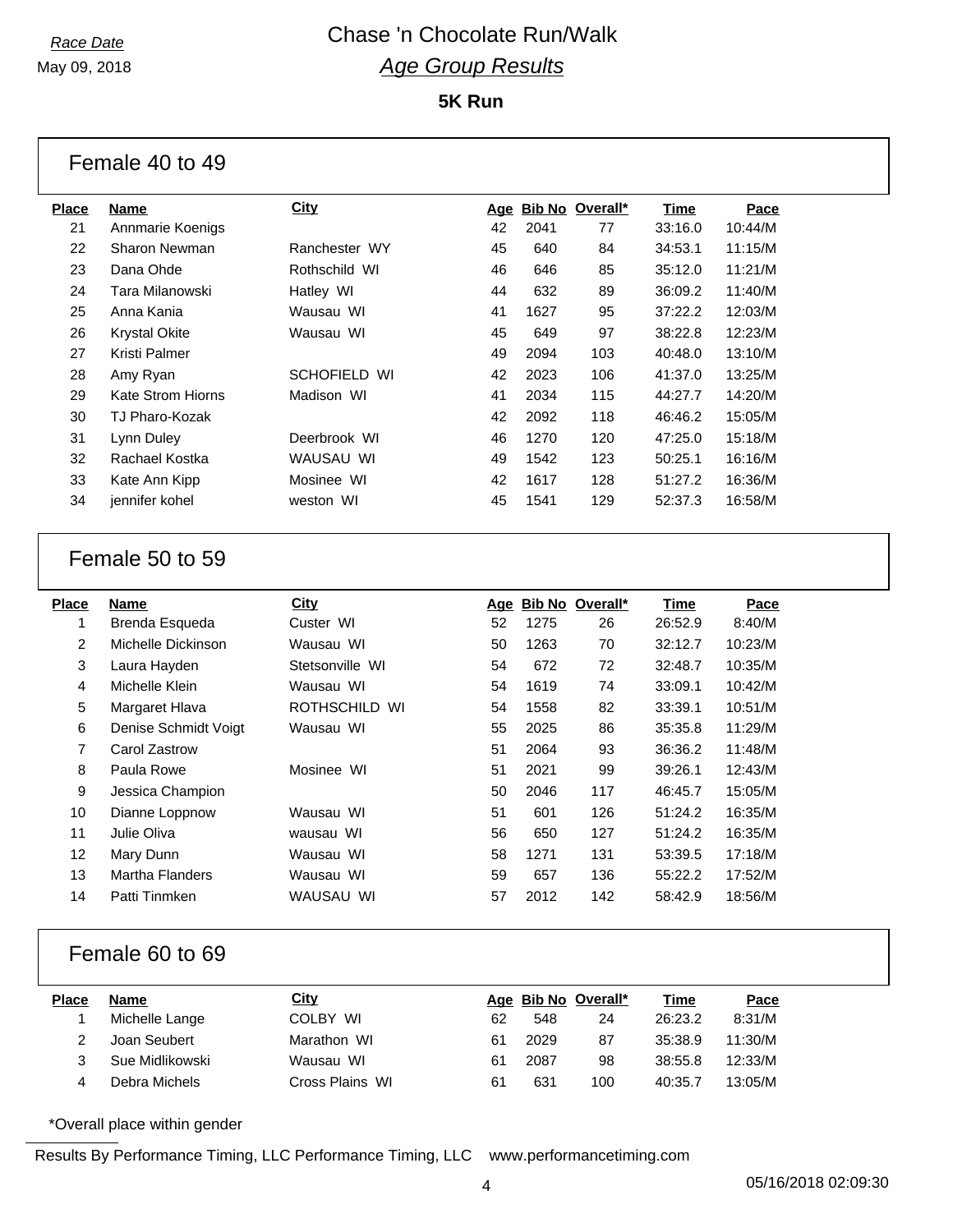May 09, 2018

## *Race Date* Chase 'n Chocolate Run/Walk *Age Group Results* **5K Run**

|              | Female 60 to 69    |             |    |      |                     |         |         |  |
|--------------|--------------------|-------------|----|------|---------------------|---------|---------|--|
| <b>Place</b> | Name               | <u>City</u> |    |      | Age Bib No Overall* | Time    | Pace    |  |
| 5            | Nancy Pekarske     | Mosinee WI  | 62 | 1566 | 125                 | 51:22.2 | 16:34/M |  |
| 6            | Lois Joswick       | Wausau WI   | 69 | 2058 | 139                 | 55:30.0 | 17:54/M |  |
|              | Sue Nowak          | Wausau WI   | 63 | 644  | 140                 | 55:30.2 | 17:54/M |  |
| 8            | <b>Mary Morris</b> | WAUSAU WI   | 60 | 636  | 141                 | 58:27.7 | 18:51/M |  |

\*Overall place within gender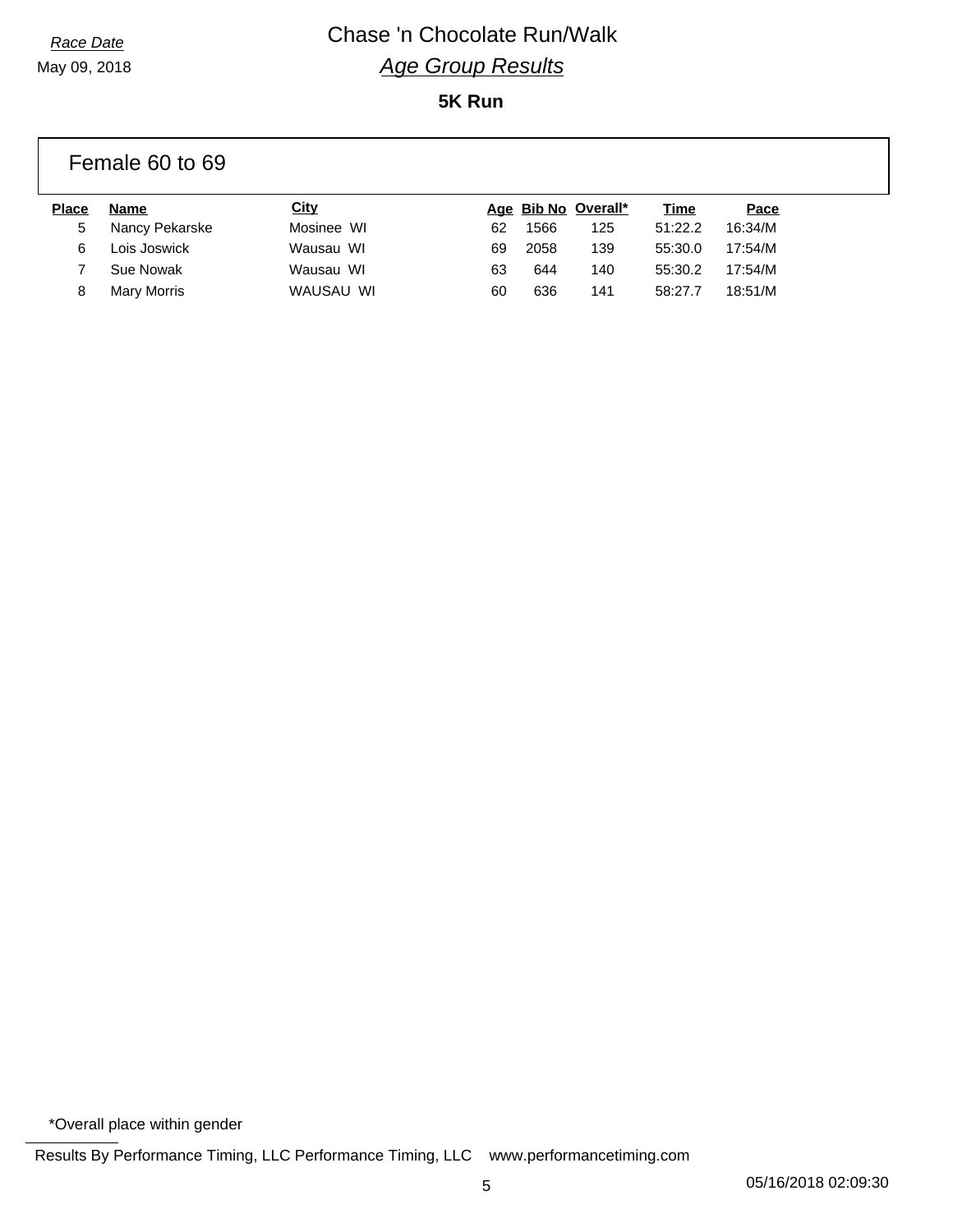May 09, 2018

**5K Run**

|                   | Male No Age Provided   |      |          |      |                        |         |         |  |  |  |
|-------------------|------------------------|------|----------|------|------------------------|---------|---------|--|--|--|
| <b>Place</b>      | Name                   | City | Age      |      | <b>Bib No Overall*</b> | Time    | Pace    |  |  |  |
| 1                 | Alan Stenger           |      | $\Omega$ | 2032 | 5                      | 20:50.9 | 6:43/M  |  |  |  |
| 2                 | Mike Imhoff            |      | $\Omega$ | 1560 | 8                      | 21:08.7 | 6:49/M  |  |  |  |
| 3                 | Unknown Partic, 1704   |      |          | 1704 | 17                     | 24:13.8 | 7:49/M  |  |  |  |
| 4                 | Unknown Partic, 642    |      |          | 642  | 23                     | 26:41.7 | 8:36/M  |  |  |  |
| 5                 | Unknown Partic, 1706   |      |          | 1706 | 27                     | 27:33.9 | 8:53/M  |  |  |  |
| 6                 | Unknown Partic, 1702   |      |          | 1702 | 39                     | 29:02.6 | 9:22/M  |  |  |  |
| 7                 | Unknown Partic, 2102   |      |          | 2102 | 45                     | 31:25.8 | 10:08/M |  |  |  |
| 8                 | Unknown Partic, 983    |      |          | 983  | 47                     | 32:49.2 | 10:35/M |  |  |  |
| 9                 | <b>Zachary Teeters</b> |      | $\Omega$ | 2009 | 51                     | 33:14.3 | 10:43/M |  |  |  |
| 10                | Unknown Partic, 659    |      |          | 659  | 54                     | 34:28.7 | 11:07/M |  |  |  |
| 11                | <b>Brett Forbes</b>    |      | $\Omega$ | 662  | 57                     | 38:06.7 | 12:17/M |  |  |  |
| $12 \overline{ }$ | Eric Anderson          |      |          | 2089 | 61                     | 38:42.0 | 12:29/M |  |  |  |
| 13                | <b>Reid Connaughty</b> |      |          | 2014 | 66                     | 44:54.2 | 14:29/M |  |  |  |
| 14                | Unknown Partic, 2075   |      |          | 2075 | 70                     | 47:09.2 | 15:13/M |  |  |  |
| 15                | Unknown Partic, 2077   |      |          | 2077 | 71                     | 47:10.0 | 15:13/M |  |  |  |
| 16                | Unknown Partic, 1545   |      |          | 1545 | 72                     | 51:34.7 | 16:38/M |  |  |  |
| DQ                | Unknown Partic, 179    |      |          | 179  | DQ                     | 19:45.7 | 6:22/M  |  |  |  |

#### Male 14 and Under

| Place | Name                 | <b>City</b>       | <u>Age</u> |      | Bib No Overall* | <b>Time</b> | Pace    |
|-------|----------------------|-------------------|------------|------|-----------------|-------------|---------|
| 1     | Aidan Earll          | wausau WI         | 14         | 1272 | 6               | 20:52.9     | 6:44/M  |
| 2     | Jackson Pfender      | Wausau WI         | 13         | 1573 | 13              | 23:50.3     | 7:41/M  |
| 3     | Owen Van Vuren       | Ringle WI         | 7          | 2078 | 15              | 24:04.7     | 7:46/M  |
| 4     | Ethan Van Vuren      | Ringle WI         | 8          | 2079 | 16              | 24:04.7     | 7:46/M  |
| 5     | Ryan Warzynski       | Almond WI         | 12         | 2070 | 20              | 25:55.2     | 8:22/M  |
| 6     | ian kohel            | <b>WESTON WI</b>  | 11         | 1549 | 26              | 27:21.1     | 8:49/M  |
| 7     | Kolby Pesanka        | SCHOFIELD WI      | 11         | 1571 | 28              | 27:42.7     | 8:56/M  |
| 8     | <b>Bode Nelson</b>   | <b>BRYANT WI</b>  | 12         | 639  | 32              | 28:15.7     | 9:07/M  |
| 9     | Collin Rausch        |                   | 13         | 2053 | 44              | 31:03.8     | 10:01/M |
| 10    | Chase Haferman       | Plover WI         | 11         | 669  | 46              | 32:32.7     | 10:30/M |
| 11    | Marcus Koenigs       |                   | 8          | 2042 | 52              | 33:16.7     | 10:44/M |
| 12    | Caden Kriescher      | Wausau WI         | 8          | 1543 | 53              | 33:46.5     | 10:54/M |
| 13    | Gavin Okite          | WAUSAU WI         | 9          | 648  | 58              | 38:21.0     | 12:22/M |
| 14    | Andrew Kurth         |                   | 7          | 2039 | 59              | 38:28.0     | 12:25/M |
| 15    | Luca Hiorns          | <b>MADISON WI</b> | 10         | 1557 | 65              | 44:27.6     | 14:20/M |
| 16    | <b>Will Zastrow</b>  |                   | 10         | 2063 | 67              | 45:34.9     | 14:42/M |
| 17    | Charlie Engel        | Wausau WI         | 10         | 1273 | 68              | 45:34.9     | 14:42/M |
| 18    | <b>Matthew Gress</b> | Wausau WI         | 7          | 667  | 73              | 1:05:04.0   | 20:59/M |
|       |                      |                   |            |      |                 |             |         |

\*Overall place within gender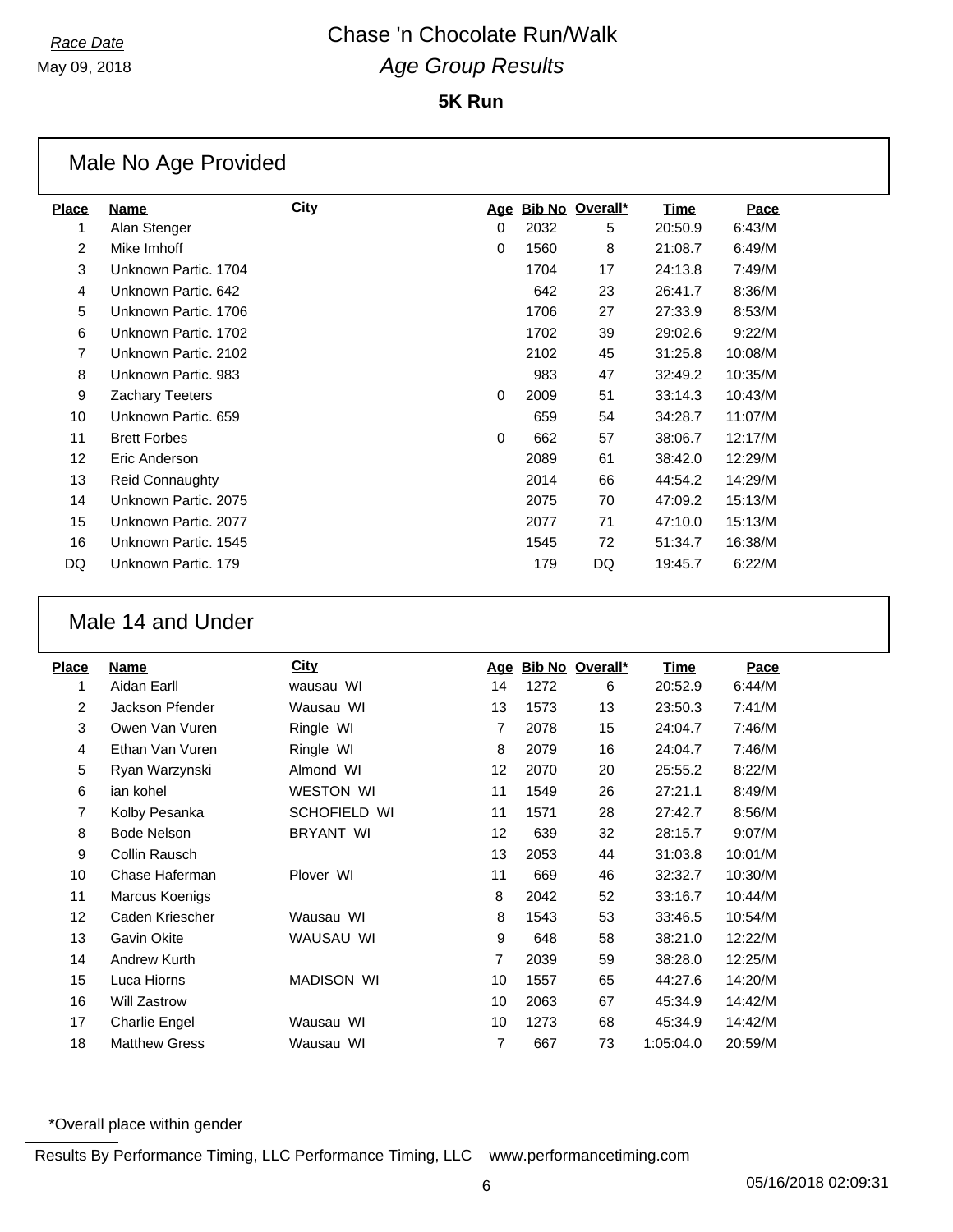May 09, 2018

# *Race Date* Chase 'n Chocolate Run/Walk *Age Group Results*

**5K Run**

| Male 15 to 19     |                                      |                   |    |      |                          |                        |                |  |
|-------------------|--------------------------------------|-------------------|----|------|--------------------------|------------------------|----------------|--|
| <b>Place</b><br>1 | <b>Name</b><br><b>Brock Thompson</b> | <b>City</b>       | 16 | 2081 | Age Bib No Overall*<br>3 | <b>Time</b><br>19:05.1 | Pace<br>6:09/M |  |
| $\overline{2}$    | <b>Chris Nicklaus</b>                | Rothschild WI     | 18 | 641  | 21                       | 26:14.9                | 8:28/M         |  |
| 3                 | Quentin Blair                        | Schofield WI      | 17 | 1283 | 24                       | 27:10.5                | 8:46/M         |  |
|                   | Male 20 to 29                        |                   |    |      |                          |                        |                |  |
| <b>Place</b>      | <b>Name</b>                          | <b>City</b>       |    |      | Age Bib No Overall*      | <b>Time</b>            | Pace           |  |
| 1                 | Sean Schmidt                         | Wausau WI         | 27 | 2085 | 2                        | 19:02.8                | 6:08/M         |  |
| $\overline{2}$    | Kyle Korbisch                        | SUAMICO WI        | 25 | 1546 | 7                        | 21:02.7                | 6:47/M         |  |
| 3                 | <b>Bren Bremer</b>                   | RANCHESTER WY     | 21 | 1291 | 9                        | 22:28.5                | 7:15/M         |  |
| 4                 | Greg Larson                          | wausau WI         | 26 | 556  | 10                       | 22:35.0                | 7:17/M         |  |
| 5                 | <b>William Litzer</b>                | Marathon WI       | 28 | 2044 | 25                       | 27:17.9                | 8:48/M         |  |
| 6                 | <b>Ethan Klein</b>                   | WAUSAU WI         | 22 | 1539 | 49                       | 33:08.9                | 10:41/M        |  |
| $\overline{7}$    | <b>Isaac Comfort</b>                 | WAUSAU WI         | 22 | 1298 | 55                       | 34:29.3                | 11:07/M        |  |
|                   | Male 30 to 39                        |                   |    |      |                          |                        |                |  |
| <b>Place</b>      | <b>Name</b>                          | City              |    |      | Age Bib No Overall*      | Time                   | Pace           |  |
| $\mathbf{1}$      | Kris Borchardt                       | Weston WI         | 38 | 2084 | 1                        | 18:54.2                | 6:06/M         |  |
| $\overline{2}$    | Jason Graefe                         | Wausau WI         | 39 | 665  | 14                       | 23:50.9                | 7:41/M         |  |
| $\mathbf{3}$      | Rob Dowiasch                         | WAUSAU WI         | 36 | 1265 | 18                       | 24:20.2                | 7:51/M         |  |
| 4                 | <b>Brad Lakomy</b>                   | Wausau WI         | 38 | 1278 | 22                       | 26:40.8                | 8:36/M         |  |
| 5                 | Dan Giese                            | Wausau WI         | 34 | 664  | 29                       | 27:42.7                | 8:56/M         |  |
| 6                 | joshua denzin                        | wausau WI         | 34 | 1259 | 37                       | 28:51.9                | 9:18/M         |  |
| 7                 | Evan pearce                          | Athens WI         | 32 | 1563 | 42                       | 30:31.2                | 9:51/M         |  |
| 8                 | Nathan Boehnen                       | Wausau WI         | 30 | 1286 | 56                       | 36:04.1                | 11:38/M        |  |
| 9                 | adam banas                           | wausau WI         | 36 | 1281 | 63                       | 42:52.8                | 13:50/M        |  |
| Male 40 to 49     |                                      |                   |    |      |                          |                        |                |  |
| <b>Place</b>      | <b>Name</b>                          | <b>City</b>       |    |      | Age Bib No Overall*      | <b>Time</b>            | Pace           |  |
| $\mathbf{1}$      | Fredrick Zurawski                    | STEVENS POINT WI  | 42 | 2060 | 11                       | 22:47.2                | 7:21/M         |  |
| $\overline{2}$    | Mil Lawler                           | Wausau WI         | 47 | 571  | 12                       | 23:50.0                | 7:41/M         |  |
| 3                 | Adam Burbach                         | <b>MERRILL WI</b> | 46 | 1295 | 19                       | 25:01.1                | 8:04/M         |  |
| 4                 | Phil Pesanka                         | Schofield WI      | 43 | 1572 | 30                       | 27:58.6                | 9:01/M         |  |
| 5                 | Rob Klingbile                        | Wittenberg WI     | 47 | 1536 | 31                       | 28:15.5                | 9:07/M         |  |
| 6                 | Eric Hencley                         | Kronenwetter WI   | 41 | 674  | 34                       | 28:20.2                | 9:08/M         |  |
| $\overline{7}$    | Samuel Kent                          | Weston WI         | 43 | 1538 | 35                       | 28:24.2                | 9:10/M         |  |
| 8                 | Steven Pilsner                       | Mosinee WI        | 49 | 2002 | 40                       | 29:05.9                | 9:23/M         |  |

\*Overall place within gender